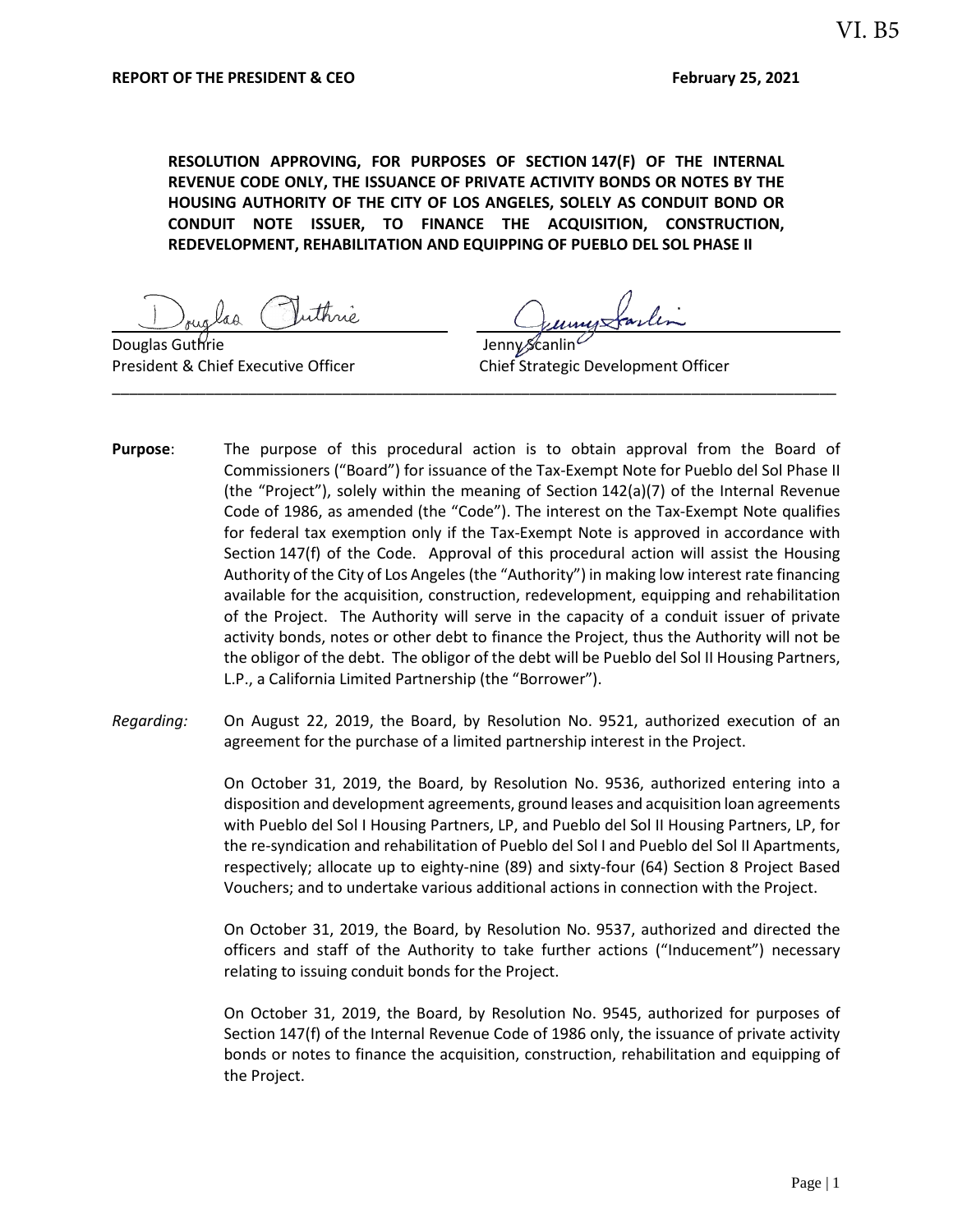**Issues:** On September 25, 2020, the Authority submitted a CDLAC-CTCAC Joint Application to (i) request a \$25 million tax-exempt bond private activity debt issuance allocation from the California Debt Limit Allocation Committee ("CDLAC"); and (ii) request 4% federal tax credits from the California Tax Credit Allocation Committee ("CTCAC"). On December 9, 2020, the Project was awarded the \$25 million bond allocation and received a reservation of federal tax credits in the amount of \$17.04 million (i.e., \$1,704,248 annually for each of ten (10) years.

> When awarding a bond allocation to an applicant, CDLAC instructs that the bonds must be issued within 180- or 194-days. For the Project, the bond issuance deadline is June 7, 2021, and requires valid approval of TEFRA proceedings as of the date of bond issuance. TEFRA proceedings are valid for not more than one year from the date the proceedings were approved by the highest-ranking elected official in the jurisdiction where the development is located. Initially, TEFRA proceedings conducted for the Project (and for Pueblo del Sol I) were adopted by the Authority's Board on October 31, 2019, and subsequently approved by the Mayor of the City of Los Angeles on January 9, 2020. The one-year TEFRA validity period expired on January 8, 2021. Conduit bond issuance for the Project cannot transpire until TEFRA proceedings are conducted once more and move through the approval process mentioned above. The bond issuance is likely to be executed in May or June 2021, and adoption of the resolution is necessary to permit enough time to collect the Mayor's approving signature ahead of the projected bond issuance date.

> On February 12, 2021, staff prepared and posted a notification of public hearing regarding the Project. The public notice was posted on the Authority's internet web page, and an additional posting was affixed to the bulletin board in front of the Authority's 2600 Wilshire Boulevard main building. The public hearing was conducted on February 23, 2021. A minimum of seven days must transpire between the posting of the notice of public hearing and the day the public hearing is conducted. In this instance, the public notice period was eleven days and meets the minimum requirement for public notification of the hearing.

> The resolution that accompanies this report is an acknowledgement that Authority officers and staff properly performed the arrangement, scheduling, notification and execution of a public hearing concerning the proposed acquisition, redevelopment, rehabilitation, construction and equipping of the Project, and that these proceedings were conducted in accordance with the requirements of the Tax Equity and Fiscal Responsibility Act ("TEFRA"). The attached resolution does not approve the actual issuance of the conduit bonds/notes or the loan to the Borrower, which action and resolution will come to the Board at a later date. The Authority is under no obligation to issue the bonds/notes until the Board approves the Pueblo del Sol Phase II financing and loan documents.

> The Project represents the Authority's fourth conduit debt issuance engagement. Staff will ensure that the private activity debt complies with the Authority's Housing Conduit Bond Policy, that associated continuing disclosure requirements are timely executed, and that conduit issuance fees due to the Authority are collected.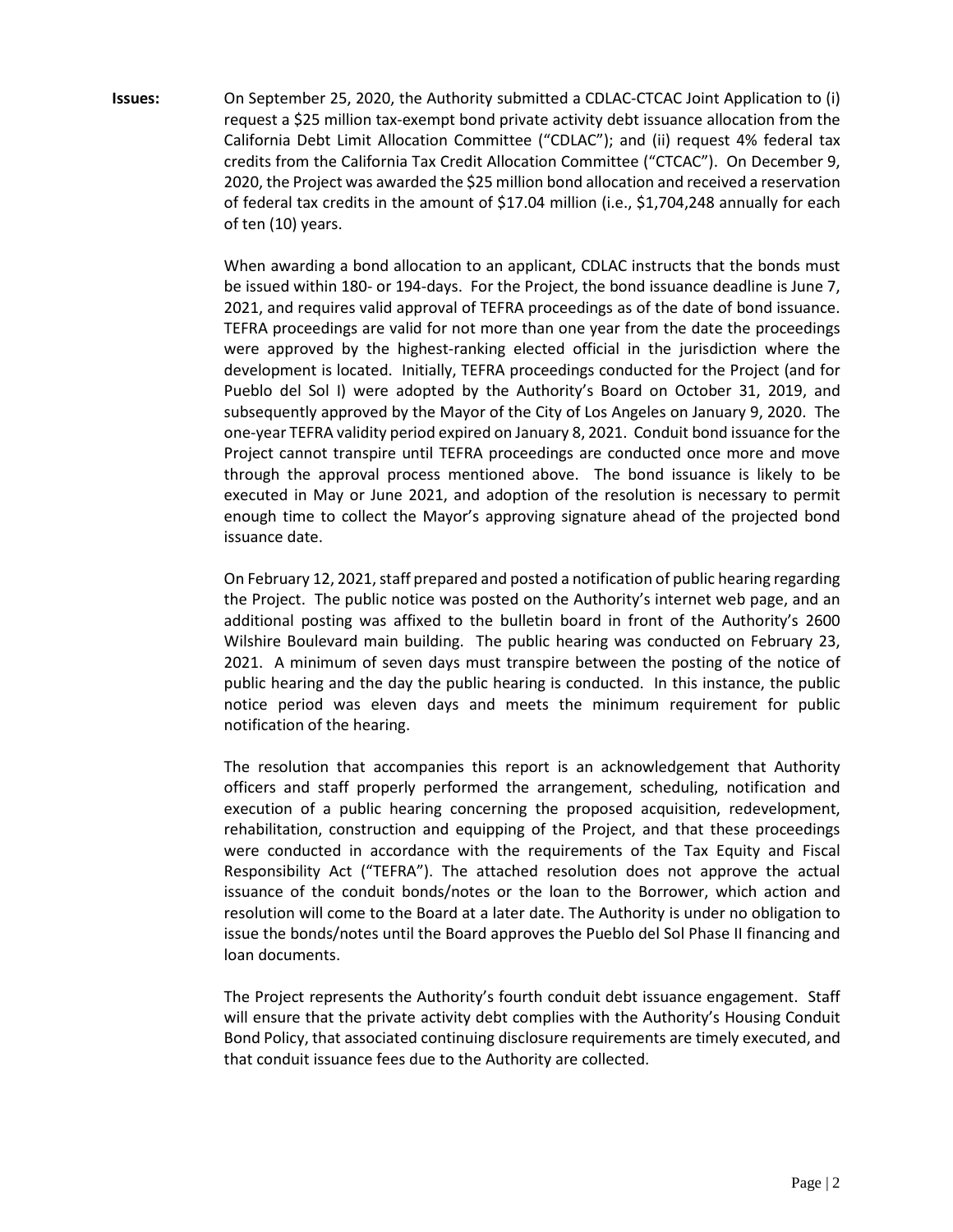## **Vision Plan: PLACE Strategy #1: Stabilize the physical and financial viability of the conventional public housing portfolio.**

Bond authority developed and utilized. Growth in revenue from bond authority realized to support HACLA objectives.

### **PLACE Strategy #2: Increase functionality and effectiveness of Asset Management portfolio.**

Utilize available funding tools, including Tax Credits, conventional debt/equity, Project-Based Vouchers and RAD to achieve site-based improvements and stabilized operating income and ensure long-term affordability.

**Funding:** The Chief Administrative Officer confirms the following:

*Source of Funds*: No funds are necessary or obligated under this recommended action.

*Budget and Program Impact:* The budget impact of the conduit debt issuance is positive, as generated by the Authority's collection of bond issuance fees in the amount of approximately \$100,000 at bond closing (June 2021), and annual bond fees aggregating to approximately \$310,000 for the period 2022 and 2036.

### **Environmental Review:** Not Applicable

**Section 3:** Not Applicable

#### **Attachments:**

1. Resolution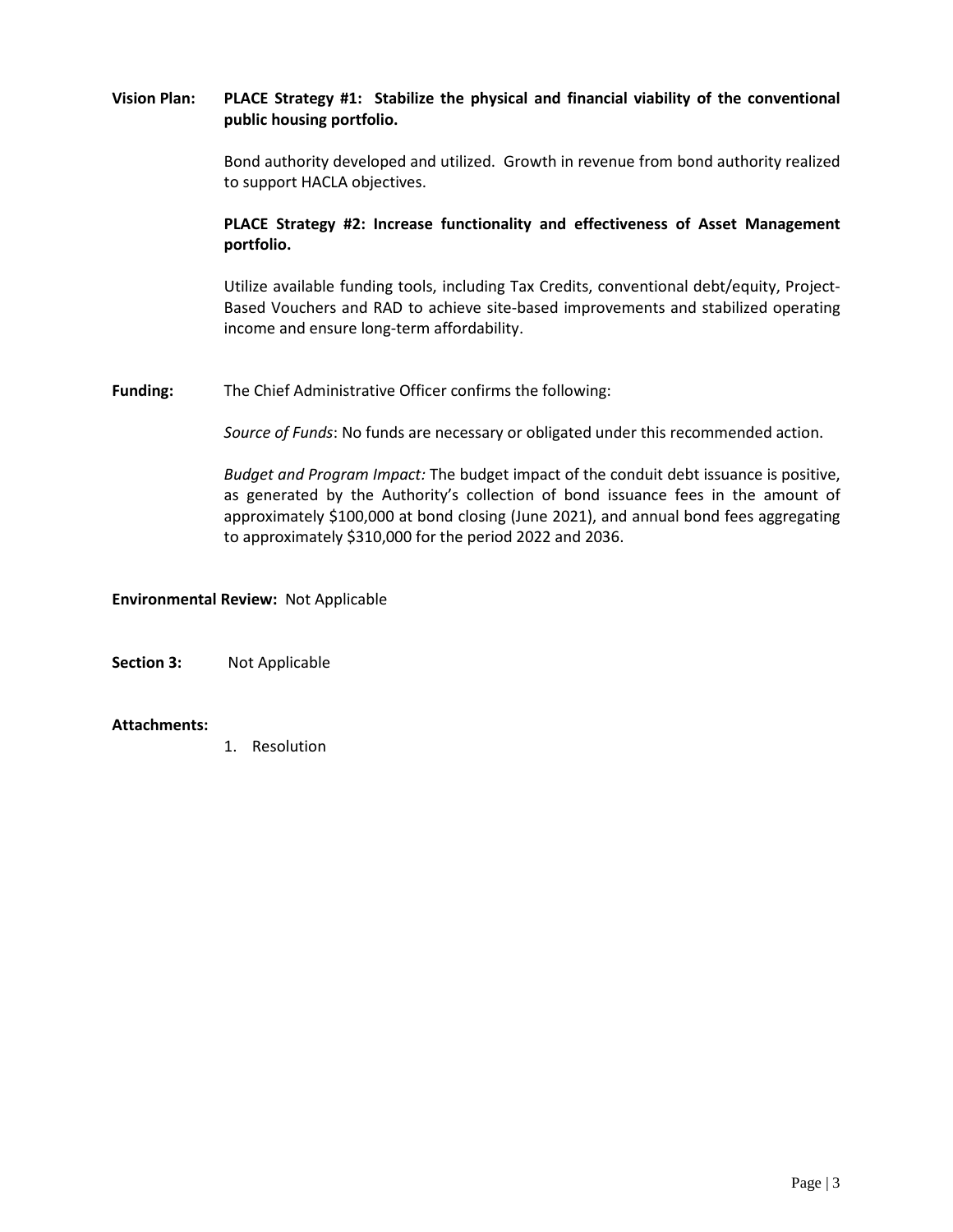# **RESOLUTION NO. \_\_\_\_\_\_\_\_\_\_**

# **RESOLUTION APPROVING, FOR PURPOSES OF SECTION 147(F) OF THE INTERNAL REVENUE CODE ONLY, THE ISSUANCE OF PRIVATE ACTIVITY BONDS OR NOTES BY THE HOUSING AUTHORITY OF THE CITY OF LOS ANGELES, SOLELY AS CONDUIT BOND OR CONDUIT NOTE ISSUER, TO FINANCE THE ACQUISITION, CONSTRUCTION, REDEVELOPMENT, REHABILITATION AND EQUIPPING OF PUEBLO DEL SOL PHASE II**

**WHEREAS**, The Housing Authority of the City of Los Angeles (the "Authority") is a public body, corporate and politic, duly created, established and authorized to transact business and exercise powers under and pursuant to the provisions of the Housing Authorities Law, Part 2 of Division 24 of the California Health and Safety Code (the "Act"), including the power to issue bonds or notes for any of its corporate purposes, including the power to issue revenue bonds or notes to provide financing for the acquisition, construction, rehabilitation and equipping of multifamily rental housing for persons and families of low to moderate income;

**WHEREAS**, the Authority intends to issue for federal income tax purposes, certain private activity bonds or notes (the "Tax Exempt Note"), the proceeds of which will be used to finance the acquisition, construction, rehabilitation or equipping of Pueblo del Sol Phase II, a multifamily rental housing project (the "Project");

**WHEREAS**, it is in the public interest that the Authority authorize financing of the Project, and it is within the powers of the Authority to provide for such financing and the issuance of a Tax-Exempt Note;

**WHEREAS**, the interest on the Tax-Exempt Note may qualify for a federal tax exemption under Section 142(a)(7) of the Internal Revenue Code of 1986, as amended (the "Code") only if the Tax-Exempt Note is approved in accordance with Section 147(f) of the Code;

**WHEREAS**, the Authority, as issuer of the Tax Exempt Note and as an interim procedural step in arranging for the financing and subsequent approval of the Tax-Exempt Note, is required to obtain approval for the issuance of the Tax Exempt Note from its Board of Commissioners;

**WHEREAS**, pursuant to the Code, the Tax-Exempt Note, following a public hearing, is required to be approved by a representative of the issuer of the Tax-Exempt Note and the highest level elected representative of the governmental unit having jurisdiction over the area in which the Project is located, which elected representative is the Mayor of Los Angeles;

**WHEREAS**, pursuant to Section 147(f) of the Code, the Authority caused a notice to appear on February 12, 2021 on the Authority's website [\(www.hacla.org/News-Notifications\)](http://www.hacla.org/News-Notifications) that a public hearing would be held on February 23, 2021 regarding the issuance of the Tax-Exempt Note;

**WHEREAS**, the Authority held a public hearing on February 23, 2021 (the "TEFRA Hearing"), at which time an opportunity was provided to present arguments both for and against the issuance of the Tax-Exempt Note;

**WHEREAS**, the Authority, as the conduit issuer of the Tax-Exempt Note, by this resolution approves issuance of the Tax-Exempt Note for purposes of Section 147(f) of the Code only; and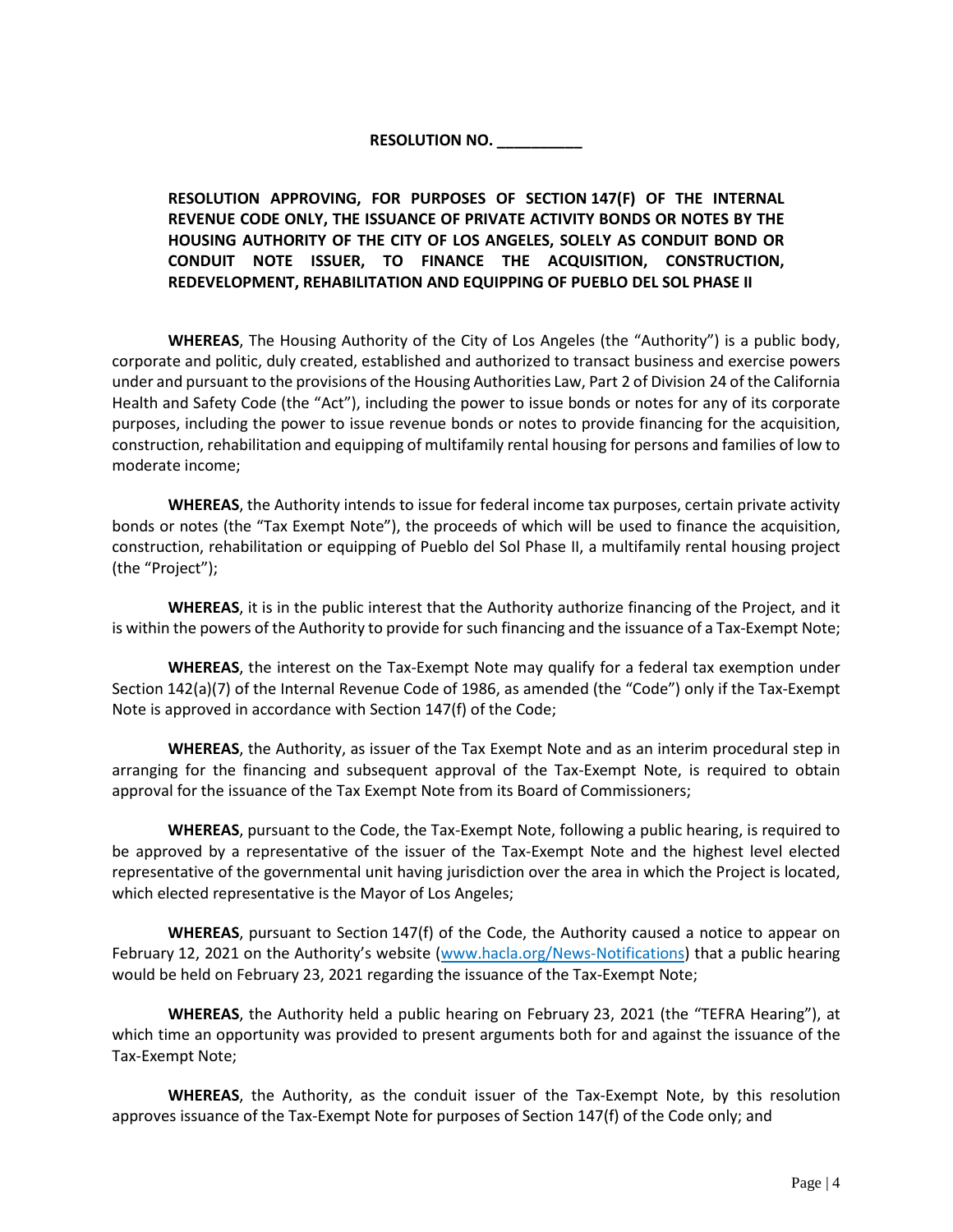**WHEREAS**, the Authority will forward the minutes of the TEFRA Hearing to the Mayor of the City of Los Angeles requesting his approval of the issuance of the Tax-Exempt Note for purposes of Section 147(f) of the Code.

**NOW, THEREFORE, BE IT RESOLVED**, the Board of Commissioners of the Housing Authority of the City of Los Angeles does hereby find, authorize and approve as follows:

Section 1. The recitals hereinabove set forth are true and correct and this Resolution is being adopted pursuant to the Act.

Section 2. Pursuant to and solely for purposes of Section 147(f) of the Code, this Board of Commissioners hereby approves the issuance of Tax-Exempt Note by the Authority in one or more series up to the maximum amount specified in Section 4 below and a like amount of refunding bonds or notes, pursuant to a plan of financing, to finance or refinance the Project. It is intended that this Resolution constitute approval of the Tax-Exempt Note by the issuer of the Tax-Exempt Note pursuant to the Code only.

Section 3. Notwithstanding anything to the contrary hereof, the Authority shall be under no obligation to issue all or any portion of the Tax-Exempt Note for the Project described in Section 4 below prior to review and approval by the Authority of such final Project, the final plan of financing for such Project and the documents, terms and conditions relating to such Tax-Exempt Note.

Section 4. The "Project" referred to herein is as follows:

| Project Name:                                | Address:                                                        | # Units:                                  | Project Sponsor:                               | Maximum<br>Amount: |
|----------------------------------------------|-----------------------------------------------------------------|-------------------------------------------|------------------------------------------------|--------------------|
| Pueblo del Sol<br><b>Phase II Apartments</b> | 1400 Gabriel Garcia<br>Marquez Street,<br>Los Angeles, CA 90033 | 176<br>(including)<br>1 manager<br>units) | Pueblo del Sol II<br>Housing Partners,<br>L.P. | \$25,000,000       |

BE IT FURTHER RESOLVED that this Resolution shall take effect immediately.

[Remainder of page intentionally left blank]